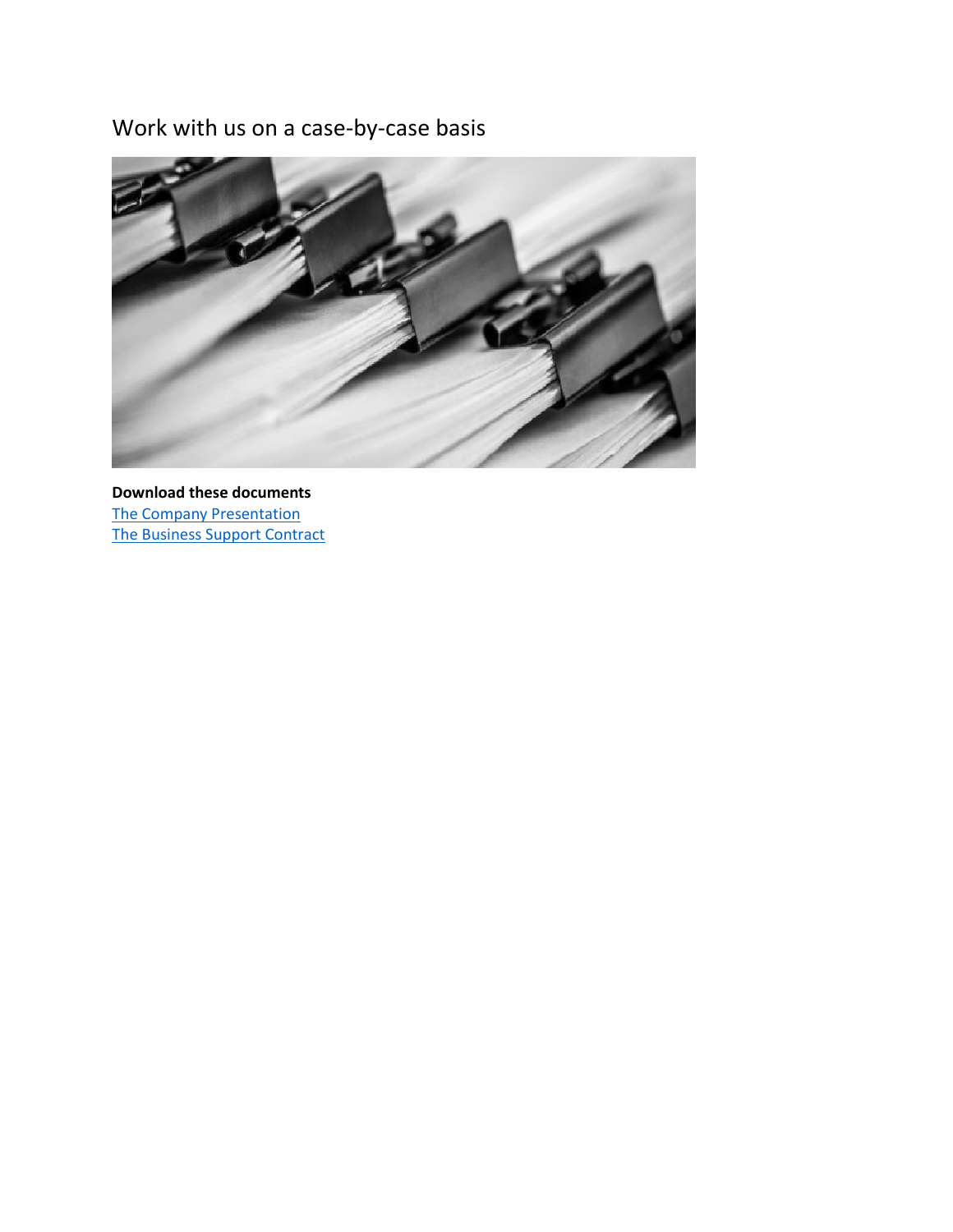## **Secure 1% plus 1% Commission, or even more online!**

Our strategy ensures that you will get your fair share in each transaction, regardless of if you are actively working with a client or only introduced him to us. Our contract terms guarantee your commission payment, and we will make sure that you will be paid for your efforts.

And this also works if you introduce another intermediary or agent to us! Irrevocably secure your rights to receive a commission for transactions with any of the potential clients and participate also in transactions of intermediaries you introduce! We enable instant Commission Confirmation online and this service is open to anybody qualified to work with us.

There is 1% (one) percent of consulting fees to be paid to the brokers on the side of the Facilitator, and the terms of our strategy will provide for 1% (one) percent commission for the client introducing party or parties. The actual client will be liable to pay 1% to the facilitator side brokers and 1% to the actual client introducing party or parties. This 1% can be negotiated with the actual client. If he or she is prepared to pay a higher commission, we will secure a higher commission for the client introducing side. If there are more people or entities registered to receive commission, the client-side introducer(s) will split this commission equally and we will make sure that the commission is being paid to the respective party or parties as it may apply.

You can secure your future commission also if you have not yet been officially appointment. Our Online Commission Confirmation also works if you have no official appointment yet. In that case you are permitted to enter up to 25 of your active contacts into the database to secure your commission on a potential transaction, no matter if you introduce a potential client, or a potential intermediary wishing to start working with us. But remember, you will have to already have an active business relationship with any of the parties that you enter in the Online Commission Confirmation system to validate the request and the confirmation.

This is a one level Commission Confirmation. The commission confirmation will be valid for one deal with the actual client, and it is valid for 365 days if a transaction with that contact (client or intermediary) materializes during that time. Upon a successful transaction, the commission confirmation will also renew for another year.

Verification of Commission Confirmation. Once a month you can request via email an updated list of all your contacts that are presently covered under the Commission Confirmation arrangements free of charge.

## **You can only secure commission on any of your own active contacts.**

The first thing you will have to do is to identify your active client or broker contact online to secure your commission. To set up your Commission Confirmation account online you will initially, and only once enter your own details into the online system. All following entries will count to your active and direct business contacts to secure your commission. You can enter even up to 25 contacts into our Online Commission Confirmation system.

[You will be able to get your commission confirmed online here!](https://elitespv.com/get-your-online-commission-confirmation-here/)